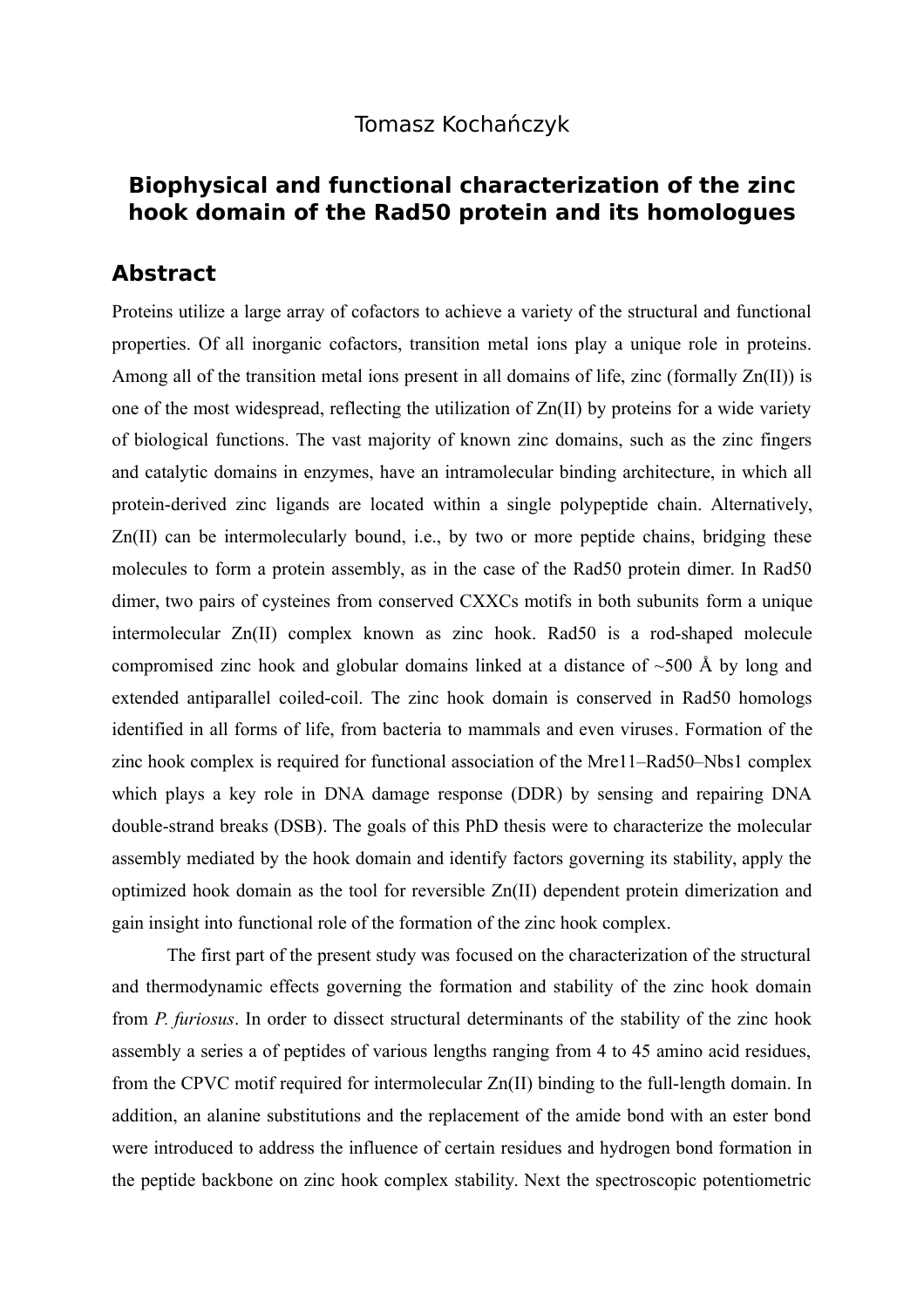and calorimetric studies were performed to measure the stability of the Zn(II)-peptide complexes, obtain structural information, determine the acid-base properties of the peptides, and study thermodynamics of the complex formation. Using these analyses it was established that the hook domain demonstrates extremely high stability of the metal mediated-dimer  $(log K_{12} = 20.74)$  and extensive structural changes upon Zn(II)-binding. It was established that the >650 000-fold increase of the formation constant of the dimeric complex of the fulllength domain compared with the isolated metal-binding motif of the domain arises from favorable enthalpy. This favorable enthalpy reflects a reduction of the unfavorable enthalpy of cysteine thiol deprotonation ascribed to the β-hairpin forming fragment and the favorable enthalpy of interactions in the β-hairpin and coiled-coil structures of the domain, which are formed upon metal binding. The observed dependence of the enthalpy on the domain fragment length is partially compensated by the unfavorable change in entropy due to metalcoupled folding. Presented data indicate that hydrophobic interactions and the formation of the β-hairpin metal-coupled folding and the stable assembly of the hook domain.

High stability of the complexes formed by the zinc hook domain led to its application as a small recognition tag for stable and reversible protein homodimerization and the sequence-stability analysis of the hook domain from *P. furiosus* was used to design minimalized hook tag. Such tag of the length of 14-aminoacids compromising the central part of the zinc hook domain with stabilizing R449A mutation was incorporated at the C-terminus of cyan (CFP) and yellow (YFP) fluorescent proteins. Next the fusion proteins were purified and examined using FRET and DLS studies. The dimerization studies showed that the purified hook-tagged proteins form stable  $Zn(II)$ -mediated dimeric complexes ( $log K_{12} = 19.2$ ) and thus the minimalized zinc hook can be used as a small, efficient tag for reversible Zn(II) mediated protein dimerization.

The last objective of the performed research was to gain insight into functional role of the formation of the zinc hook complex by characterization of the effect of the mutations within the hook domain of Rad50 from *S. cerevisiae*. These mutants designated as *rad50-46*, *rad50-47* and *rad50-48* were identified and studied using *S. cerevisiae* by the collaborators and displayed a various extent of defects in DSB signaling and DSB repair functions *in vivo*. Using circular dichroism spectroscopy, thermal denaturation and spectroscopic methods, it was established that the these hook mutants impaired formation of the intermolecular Zn(II) zinc hook complex and showed less evident metal-coupled folding upon Zn(II) binding. These results along with *in vivo* observations, suggest the translation of the structural alterations in the hook to the coiled-coil and 500 Å distant globular domain of Rad50. To